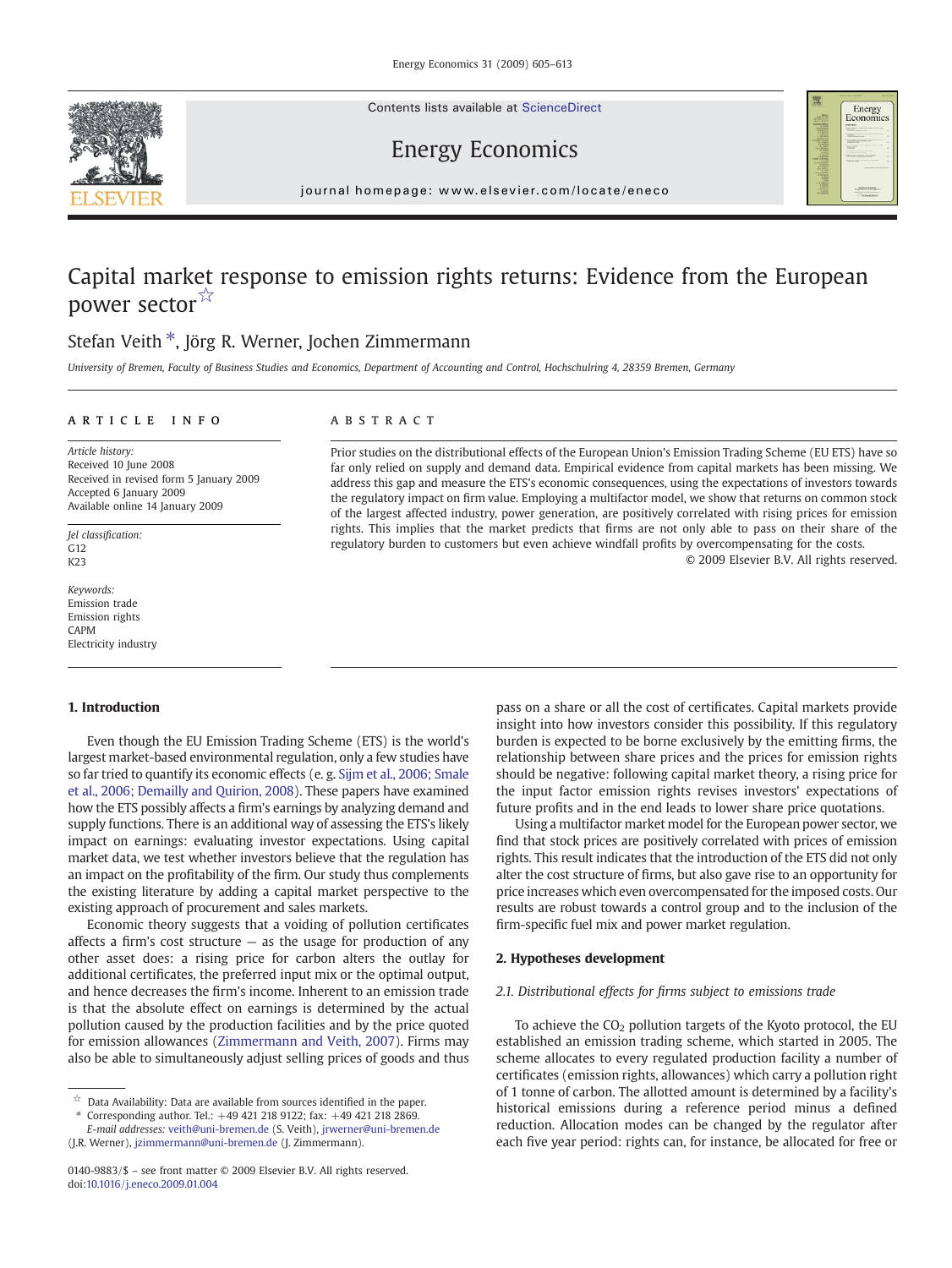auctioned off. During the first, shorter, phase from 2005 to 2007 all rights were granted for free.

Allowances are traded as a commodity on various exchanges. If projected emissions exceed the certificates initially obtained, themissing number can be bought on the market; supernumerary certificates can be sold. Speculation, for instance in the form of a sale and a subsequent buyback, is also possible. Used certificates have to be surrendered to a national authority within one year, according to the pollution verified for the facility.

The core question arising from the creation of the EU ETS is whether it has distributional effects for the regulated firms or for other market participants, such as the firms' customers. At first glance, effects on the firm level are likely, since the trading scheme puts compliance costs on the firms subject to it ([Stigler and Friedland, 1962\)](#page--1-0). However, upon further inspection, it is questionable whether the regulatory burden is to be paid completely by the dischargers, since they may be able to share the additional costs with other market participants, particularly with the customers. If a firm can completely pass on the cost of the regulation, no effects on the entity level occur. Three hypotheses can be formulated:

- (1) the EU ETS has no distributional effects on the firm level (null hypothesis);
- (2) the EU ETS does have distributional effects on the firm level (alternative hypothesis), which can either be

(2a) negative or

(2b) positive.

Finding capital-market based evidence for one of the competing hypotheses sheds light on the question whether emission trading leads to beneficial or detrimental effects for shareholders. Which one of these hypotheses actually materialised during the first phase of the EU ETS is estimated by considering the capital market effect of the regulation. If investors expect emission rights to either increase costs or give rise to undisclosed rents there will be a correlation between the price for carbon and expected future profits.

#### 2.2. Hypothesis (1): No economic consequences for business

The first hypothesis posits that emission trading has no economic consequences at the firm level. One rationale behind this hypothesis is that these entities may be able to pass on any additional burden arising from the scheme to their customers. In this case, firms can choose a strategy that allows attaining the regulatory emission target at no additional cost. Another reason for insignificance might be due to carbon market effects: the spot price for  $CO<sub>2</sub>$  allowances plummeted from almost 30.00 EUR in April 2006 to around 0.03 EUR at the end of the first trading period in early 2008, due to the publication of a first phase oversupply. Hence a business-as-usual strategy is not going to cause a significantly higher outlay. Neither attributes to economic insignificance will cause a negative effect on corporate net income nor will they affect economic decision making.

If hypothesis (1) holds, then shareholders do not account for the price of pollution allowances in their valuation. Future corporate profits are not expected to be influenced by the emission market, regardless of its developments. Hence, a change in market value of regulated firms cannot be attributed to respective carbon price movements.

#### 2.3. Hypothesis (2a): Negative economic consequences for business

Hypothesising that the trade in emission rights has a negative impact on the capital market value of listed firms is consistent with the public-interest hypothesis that a regulation distributes wealth from firms to their consumers [\(Schwert, 1981](#page--1-0)). The reason is that curbing pollution by rights emission affects the production of regulated firms and is likely to lead to additional costs which cannot

be completely passed on to customers. An ETS sets out to reduce the polluting production, to purchase additional certificates covering excessive emissions or to invest in abatement measures [\(Montgom](#page--1-0)[ery, 1972](#page--1-0)). This effect is said to hold even in case of grandfathering, since the usage of free certificates causes opportunity costs ([Bode,](#page--1-0) [2006](#page--1-0)). Accordingly, it was found that the emission trading schemes in the USA $<sup>1</sup>$  led to an adverse capital market effect for coal mines and</sup> power producers [\(Hughes, 2000; Kahn and Knittel, 2003; Linn, 2006](#page--1-0)).

If hypothesis (2a) holds, capital market participants expect decreasing profits of regulated firms due to a rising price for emission rights. In this case certificates and shares behave in an inversely proportional manner.

#### 2.4. Hypothesis (2b): Positive economic consequences for business

The hypothesis of positive economic consequences suggests that regulated firms are not only able to pass on the additional costs arising from the EU ETS to their customers; instead, imposed regulatory costs will even be over-compensated by the buyers. In this setting, regulated firms generate additional income from their customers, which can be raised with reference to the cost of abatements. Following industrial economics, a high bargaining power and a high concentration [\(Porter,1991; Makhija,](#page--1-0) [2003\)](#page--1-0) can result in benefits from rising factor costs. Increments to earnings may also be expected when allowances are grandfathered. Only substantial emission targets which necessitate technical and economic abatement measures are likely to lower these effects [\(Goulder and Parry,](#page--1-0) [2008\)](#page--1-0). [Abadie and Chamorro \(2008\)](#page--1-0) show that investing in a carbon capture and storage facility maximizes future cash flows only if allowance prices exceed 55.00 EUR. The current legal framework with a generous cap and low carbon prices thus favours a business as usual emission strategy and potentially gives rise to regulatory rents.

In all industries that are investment-intensive, barriers to entry account for a significant stake in income generated at the expense of the customers, as capital intensity and economies of scale restrict the access of new competitors [\(Bain,1954\)](#page--1-0). It could be shown that regulatory efforts did not significantly lower the monopoly rents of US American power producers ([Stigler and Friedland, 1962\)](#page--1-0) but that they even lowered the systematic risk of this industry [\(Clarke, 1980; Norton, 1985](#page--1-0)). Hence, both industry structure and barriers to entry probably cause rents arising from emissions trade.<sup>2</sup> It is likely that firms affected by the EU ETS are able to pass on a material share of carbon costs to their customers. Due to the entirely free allocation of certificates, the risk of a windfall profit looms large. The regulator chose to implement weak measures for the first phase: the rights are not only fully grandfathered, but carbon abatement lies at around 5%; both factors additionally indicate a possible overcompensation of all firms [\(Bovenberg et al., 2005](#page--1-0)).

If this hypothesis holds, investors consider the expected positive correlation between rising quotations of pollution rights and undisclosed rents. A higher price for carbon will then contribute to profits and will lead to a more favourable evaluation of the affected firm's common stock.

#### 3. Model specification

In this paper, the three competing hypotheses are empirically assessed using a simple market model. The applied intuition is that

<sup>&</sup>lt;sup>1</sup> The Clean Air Act Amendments of 1990 (CAAA), enacted on 15 November 1990, Public Law PL 101-549, codified at 42 USC 7401 et seq., are the legal basis to the so called Acid Rain Program, the national trading scheme in allowances for sulphur dioxide. The U.S. Environmental Protection Agency (EPA) is responsible for surveillance and enforcement of the emission reduction aims, see for further details [Joskow and Schmalensee, 1998.](#page--1-0) Some US states additionally operate other schemes like the Nitrogen Oxides Budget Trading Program.

<sup>2</sup> These arguments can also be found in recent papers employing either a Cournot or an equilibrium model calibrated with empirical data. There, it is simulated that firms are likely to benefit from the trading scheme by cutting production and simultaneously increasing earnings [\(Sijm et al., 2006,](#page--1-0) 62; [Smale et al., 2006; Demailly and Quirion, 2008\)](#page--1-0).